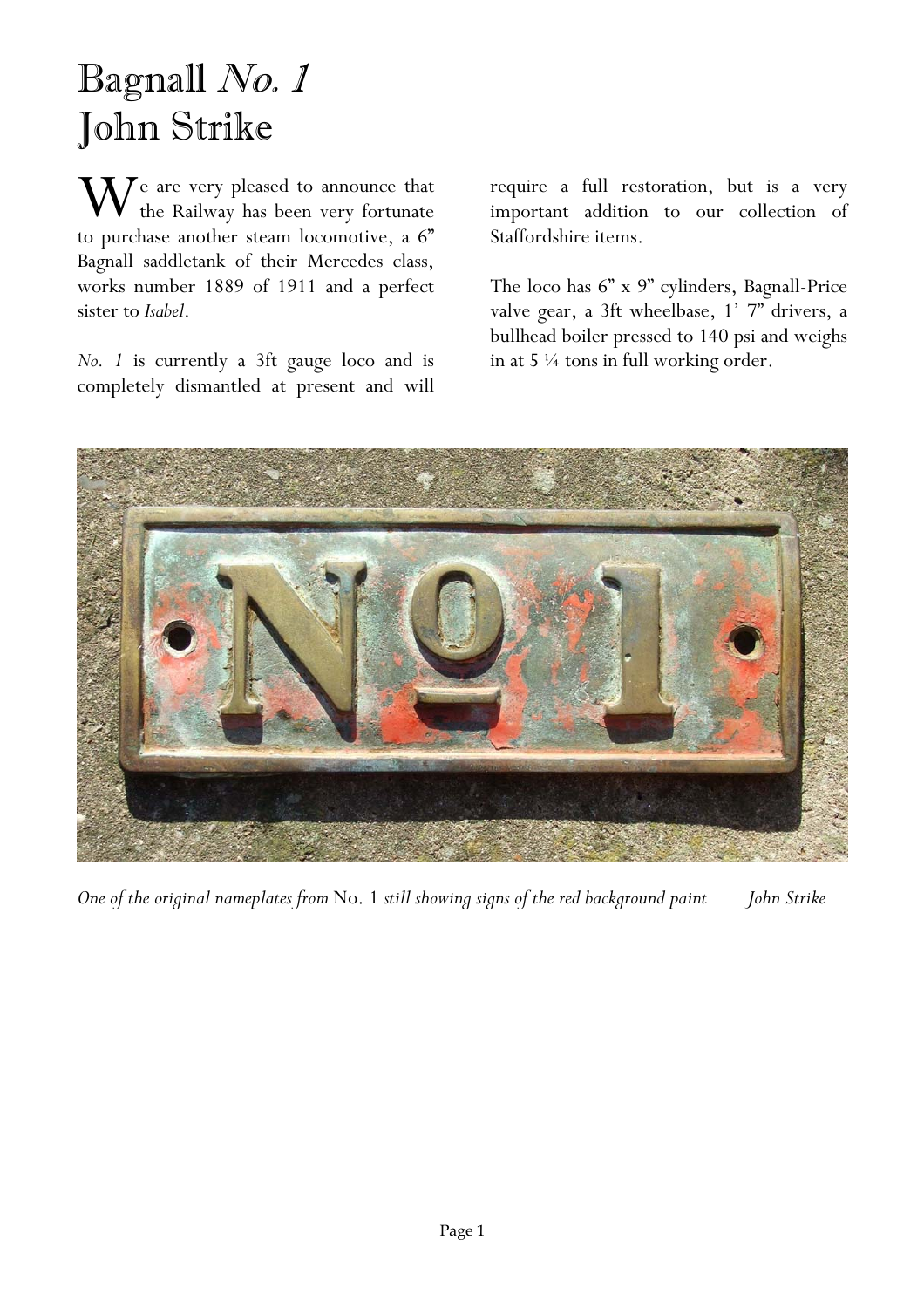*No. 1* was ordered on 10th May 1911 by Judkins Ltd for use at their Tuttle Hill Granite Quarry near Nuneaton. In 1950, *No. 1* was sent away to Bagnalls for an overhaul and returned to find that its railway had been lifted! *No. 1* remained in store at Tuttle Hill and came to the notice of ME Engineering of Cricklewood.

In 1956 British Railways were on the look out for a 3ft gauge loco for their Beeston Sleeper Works near Nottingham. ME Engineering offered this little Bagnall to BR and in June 1956, BR accepted the locomotive and it moved to Beeston later that month.

*No. 1* was eventually sold in 1962 to Mr Burgess of Haddenham, Ely and moved to his works in 1963. In January 1972, *No. 1* moved to the home of Mr R. Hilton at Didcot. At this time the loco was still in one piece and very complete, and was stored like this in his garden next to his workshop for the next 20 years!

In the early 1990's *No. 1* passed to Charles Saunders and moved to his base in Cambridgeshire. A start was made a start on restoring the loco to its original 3 ft gauge and it was dismantled it into its component parts

Finally in early 2008 we were able to acquire the dismantled parts of the loco including various new boiler components and we arranged collection on 18<sup>th</sup> March 2008. Some parts have now been delivered to Amerton, whilst the bulk of the loco is stored off site.

The loco is seen as "mid term" restoration project as we have so much other work which needs completing beforehand, but *No. 1* is a very important and welcome member of the Amerton collection.



No. 1 *laid up at BR Beeston Sleeper Works in the late 1950's, note the huge dent in the saddle tank and the spark arrester John Strike Collection*